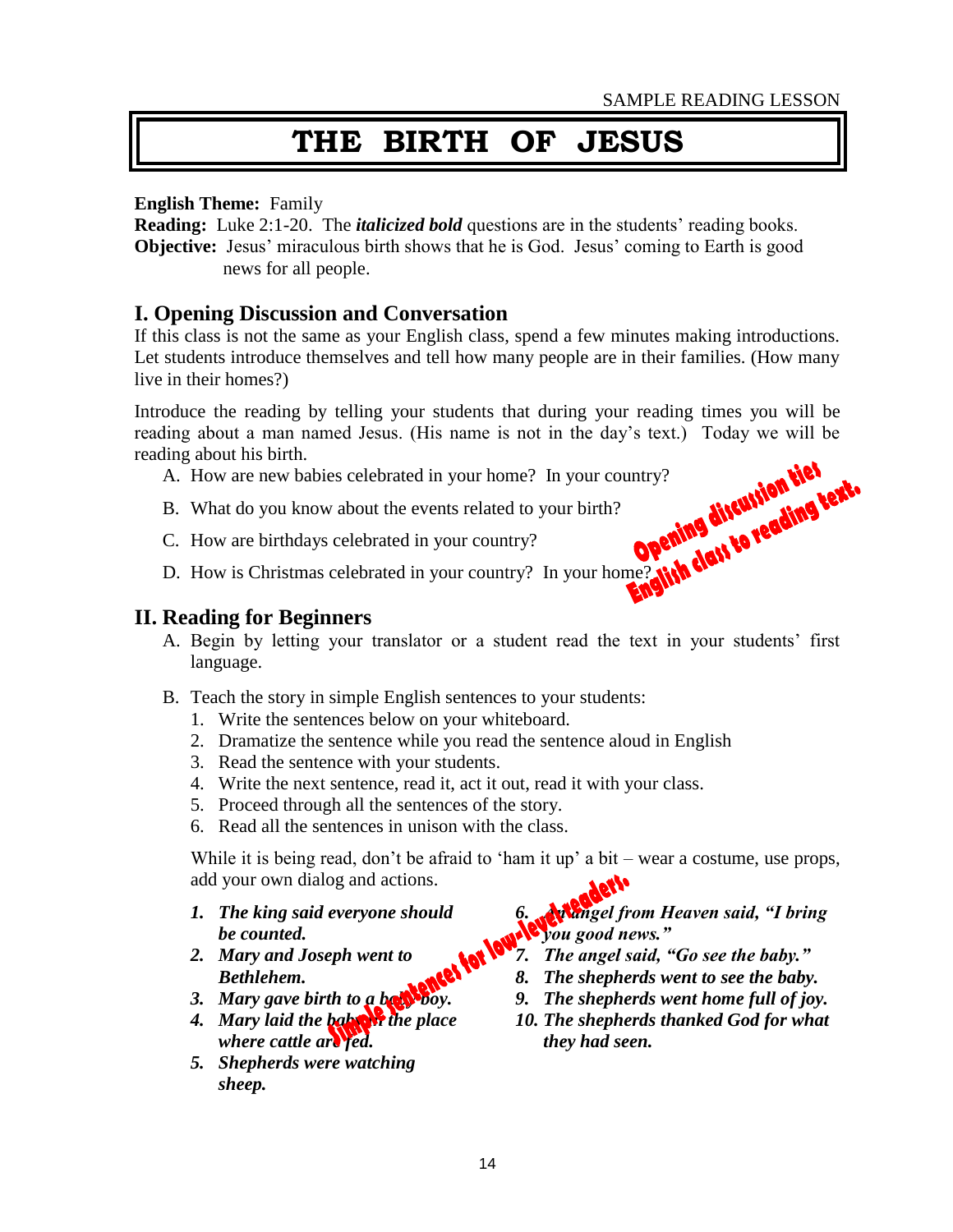- C. Assign different students to play the various parts of the story while you read the simplified sentences. If possible have costumes and props available for them.
- D. Order of Events

When students have finished dramatizing the story, give them strips of paper on which you have written the above sentences, and ask them to put the sentences into the right order. These sentences are available at the end of this lesson. When they are finished let them compare their order with the list on the board or in their notebooks. This can be done in pairs or individually. When the story is in the correct order, ask each student to read one sentence aloud.

E. Distribute paper, colored pencils, crayons or markers so that students can draw pictures of different events in the day's story. If possible, each student should draw a different part of the story – use the sentences in part II-B.

When all are finished ask each student to explain his/her picture, or ask other students to guess what part of the story is shown. Then ask students to put their pictures in the correct order.

- F. If they are able, let students compare the simplified version of the text with the story as given in their New Testaments.
- G. With the help of your translator ask students to answer some of the 'Test Your Understanding' questions. See section III-C. Not all the questions can be answered from the simplified text. You can also discuss the 'Thinking About' questions (IV-A). If you do not have a separate conversation class, use some of the follow-up questions to reinforce the objective of this lesson. See page 19.
- H. Let students work in groups of two or three to complete the crossword puzzle at the end of this lesson, using their New Testaments for reference. You will need to show them where the text can be found by giving the page number, column and paragraph.

## **III. Reading for Advanced Readers**

#### A. Class Reading

Ask your students to open their New Testaments to Luke 2. Show them where today's reading lesson is located by giving them the page number. Read through the text in unison with the students. Ask students if there are words they do not understand. If no one volunteers, ask different students to explain the more difficult words.

As you prepare to read the text a second time, tell your students that they will need to remember the correct order of events for the next activity. Read the text a second time. This time let each student take a turn reading a verse or sentence. While they are reading, you should pay attention to their reading ability so that you can be ready for part B. **Reinforcement activities to help** 

B. The Correct Order

The Correct Order<br>Form groups of two or three students based on similar reading ability. Groups of two are best. Groups of three are acceptable, but there should not be more than 3 in a group – either one student will be left out or the group will sub-divide itself into smaller groups. Let each group move to a place away from the rest of the class. Give each student a copy of the events of the story listed at the end of this lesson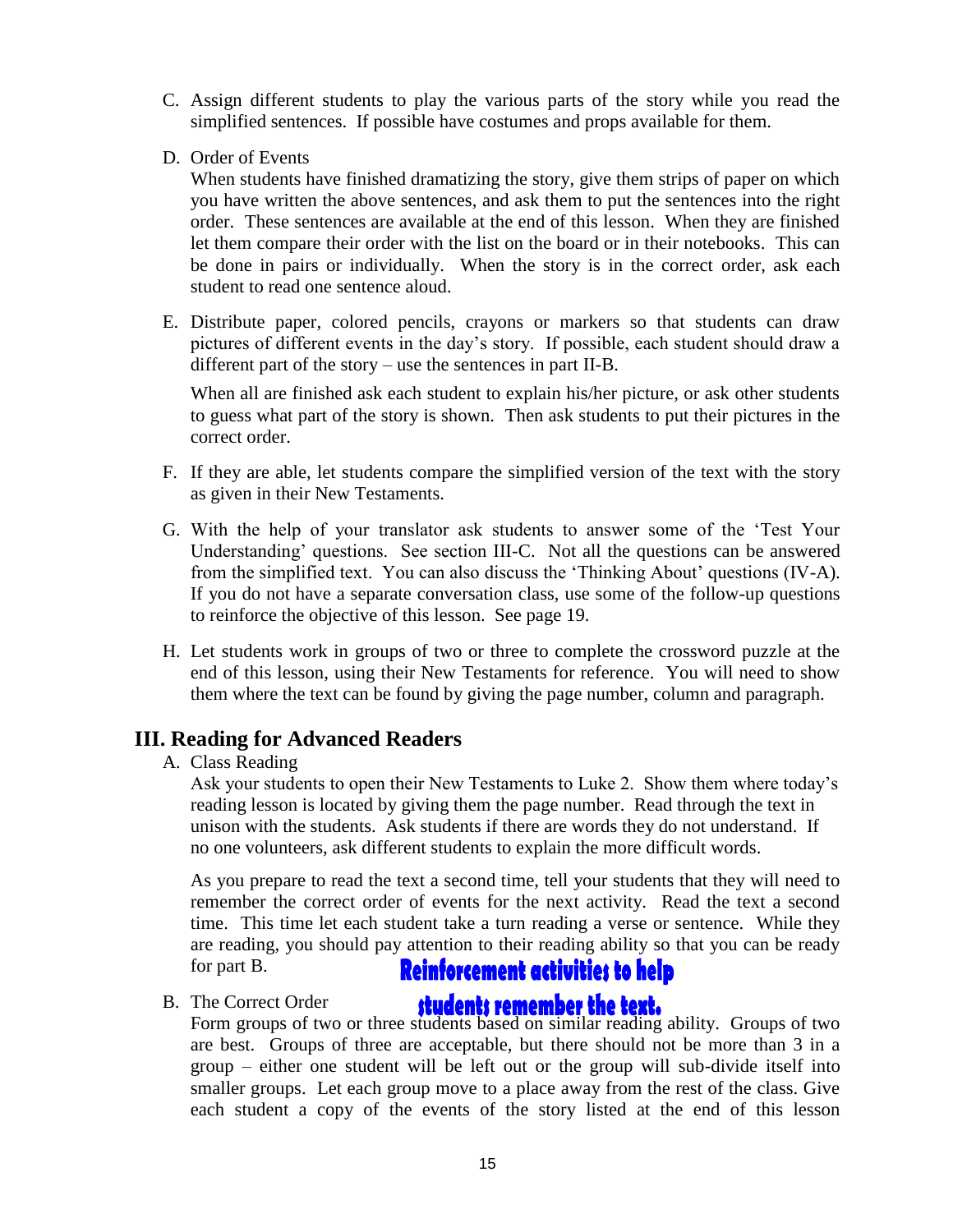(photocopy as needed for your class). Give the groups 15 minutes to put the events in the correct order by numbering them.

After a group has shown you their completed order of events let them use their New Testaments to check their work. Do not tell them yet if their order is correct or not; let them check their order of events to determine if it is correct.

C. Test Your Understanding

After everyone is finished, bring the class back together, give the correct order of events and ask the following review questions. These questions are in the students' reading book.

- *1. What happened while Mary and Joseph were in Bethlehem?*
- *2. Who came to the shepherds?*
- *3. Where did the shepherds go?*
- *4. Why did Mary and Joseph have to go to Bethlehem?*
- *5. In what kind of place was Jesus born?*
- *6. Why did Mary put Jesus in the place where cattle were fed?*
- *7. What did the angel tell the shepherds?*
- *8. What did all the angels do?*
- *9. What did the shepherds say when they saw the baby?*
- *10. What did the shepherds do after they saw the baby?*

## **IV. Thinking About What We Have Read**

Use this part to reinforce the lesson objective: *Jesus' miraculous birth shows that he is God. Jesus' coming to earth is good news for all people.*

Be sure your class understands that his birth was not Jesus' beginning, only his beginning of life on earth as a human person.

A. Ask one or more of the following questions. Write them on your whiteboard.

- 1. How do you think Mary felt about giving birth to her first baby in a stable, which may have been a cave? What concerns may she have had? (She may have been concerned about lack of medical help, cleanliness, too cold, etc.)
- 2. Why do you think God sent the angels to tell the shepherds first?
- 3. How did the emotions of the shepherds change during their encounter with the angels? Why?
- 4. What was Mary thinking while the shepherds were telling what happened?
- B. If you will not have a separate conversation class, use some of the follow-up questions to reinforce your lesson's objective. See page 19.
- C. This would be a good story to put into drama form and act out for another class or for an evening program. One student can be narrator, reading the text as written. Other students can play various roles, making up dialog as they wish.
- D. A crossword puzzle review of this lesson is in the students' books. It is also on the last page of this lesson. If you are not using student books, photocopy as needed. Let low-level readers use their New Testaments for reference.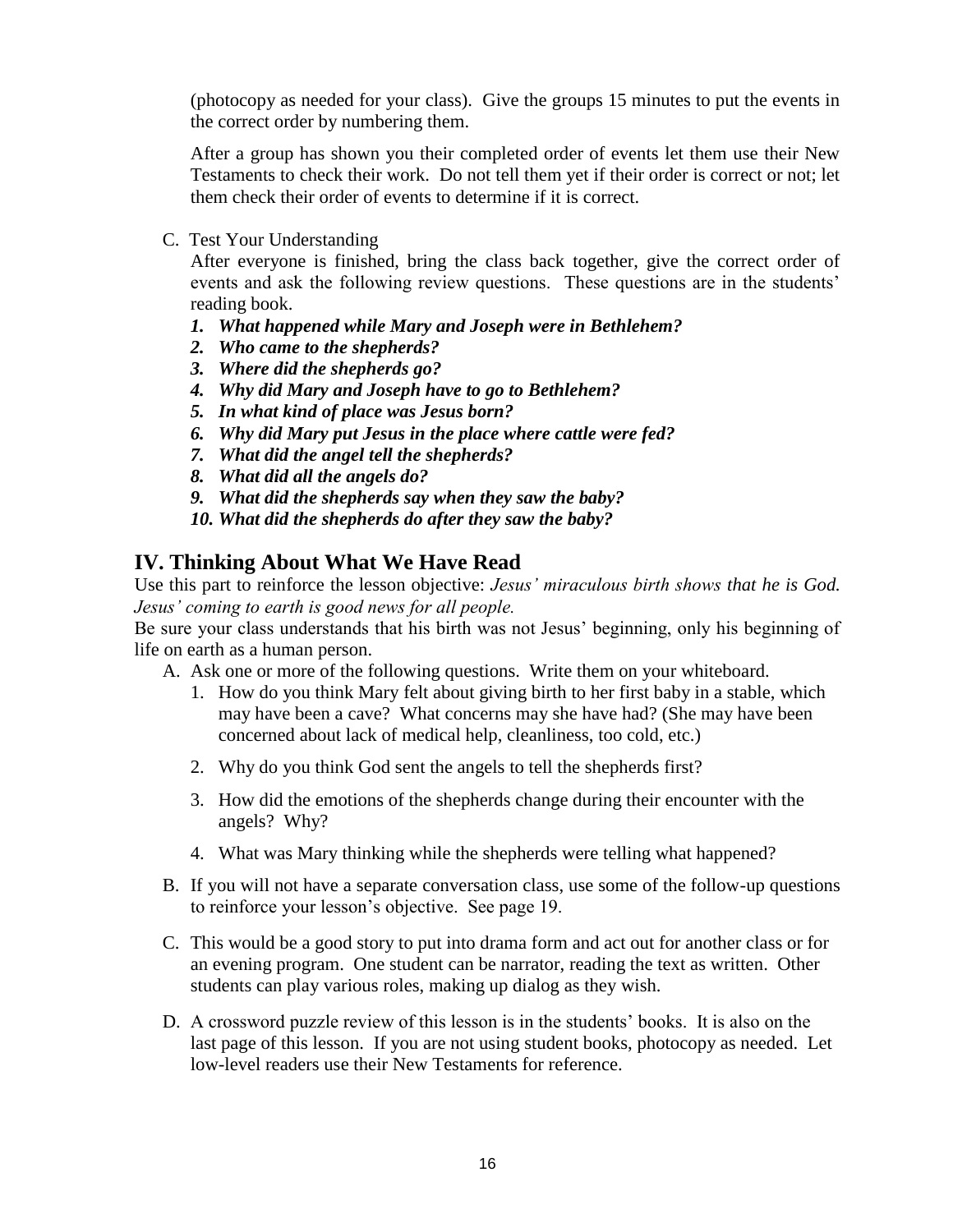**Order of Events** for beginning readers For use with part II-D. Photocopy this page and cut into five sections for students to put into correct order.

## **The king said everyone should be counted.**

**Mary and Joseph went to Bethlehem.**

**Mary gave birth to a baby boy.**

**Mary laid the baby in the place where cattle are fed.**

**Shepherds were watching sheep.**

**An angel from Heaven said, "I bring you good news."**

**The angel said, "Go see the baby."**

**The shepherds went to see the baby.**

**The shepherds went home full of joy.**

**The shepherds thanked God for what they had seen.**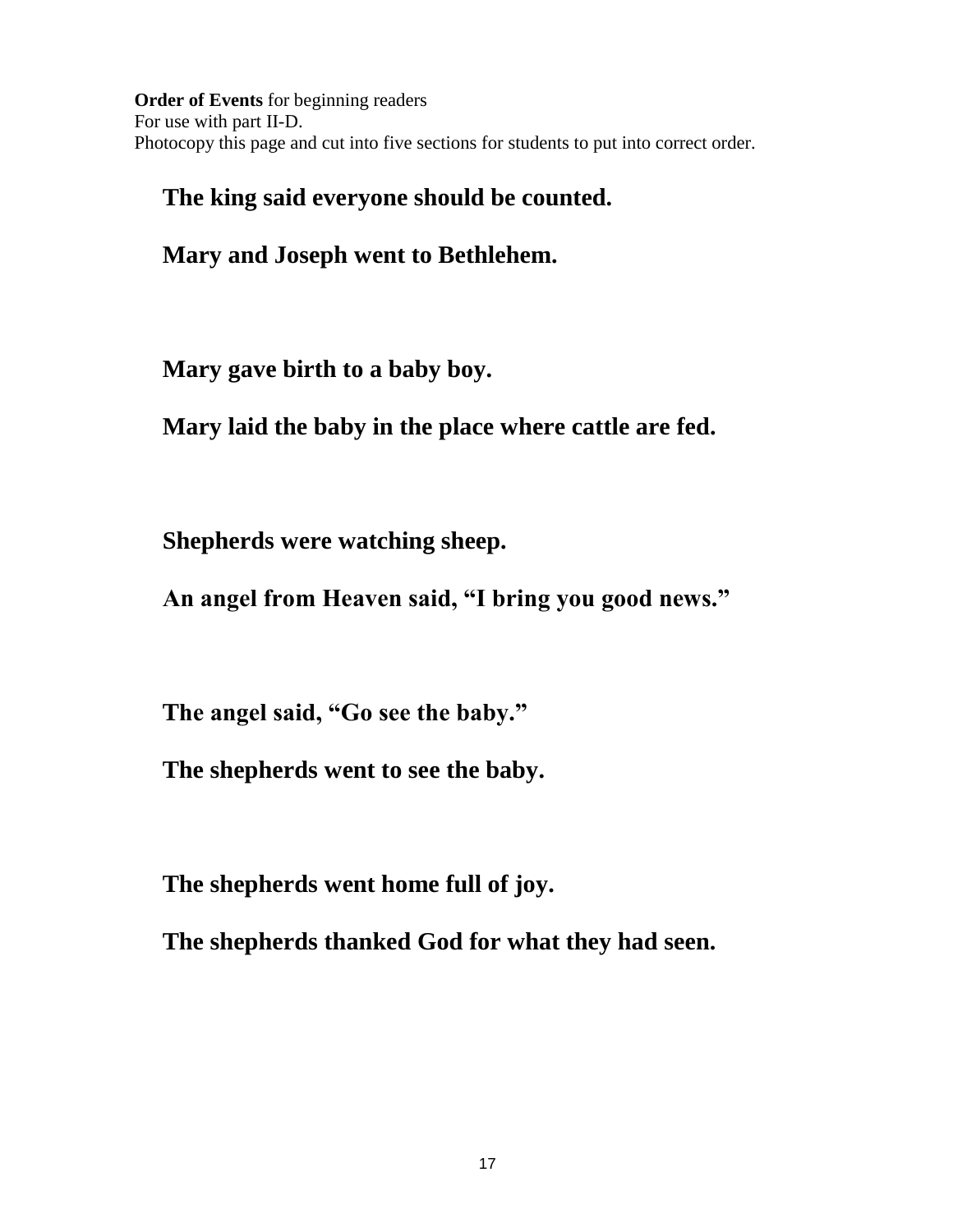## **The Birth of Jesus (Luke 2:1-20)**

Put these events in the correct order according to the text.

- a. The angel said, "Do not be afraid. I bring you good news."
- b. \_\_\_\_\_ The baby was laid in the place where cattle eat.
- c. \_\_\_\_ Mary and Joseph could not find a place to sleep.
- d.  $\overline{\mathbf{1}}$  Caesar said everyone's name should be written in the 'Book of Nations'.
- e. \_\_\_\_ An angel came to the shepherds.
- f. \_\_\_\_ Joseph and Mary went to Bethlehem.
- g. \_\_\_\_ The shepherds thanked God for what they had seen.
- h. The shepherds went to Bethlehem.
- i. \_\_\_\_\_ Mary gave birth to the baby.
- j. \_\_\_\_ The shepherds told what the angel had said about the child.
- k. \_\_\_\_ Shepherds were watching their sheep.
- l. \_\_\_\_ The shepherds found the baby lying in the place where cattle are fed.
- m. Many angels said, "Peace on earth among men who please God."
- n. The shepherds said, "Let us go to Bethlehem."
- o. \_\_\_\_ The shepherds found Mary and Joseph.

The correct order of events

- $\frac{d}{dx}$  1. Caesar said every person's name should be written in the 'Book of Nations'.
- <u>f</u> 2. Joseph and Mary went to Bethlehem.
- $\overline{c}$  3. Mary and Joseph could not find a place to sleep.
- $\frac{1}{\sqrt{1}}$  4. Mary gave birth to the baby.
- $\overline{b}$  5. The baby was laid in the place where cattle eat.
- $\overline{k}$  6. Shepherds were watching their sheep.
- $e$  7. An angel came to the shepherds.
- $\overline{a}$  8. The angel said, "Do not be afraid. I bring you good news."
- $\overline{m}$  9. Many angels said, "Peace on earth among men who please God."
- $\overline{p}$  10. The shepherds said, "Let's go to Bethlehem."
- $\boxed{\frac{h}{m}}$  11. The shepherds went to Bethlehem.
- <sup>o</sup> 12. The shepherds found Mary and Joseph.
- $\overline{1}$  13. The shepherds found the baby lying in the place where cattle are fed.
- $\frac{1}{\sqrt{1}}$  14. The shepherds told what the angel had said about the child.
- g 15. The shepherds thanked God for what they had seen.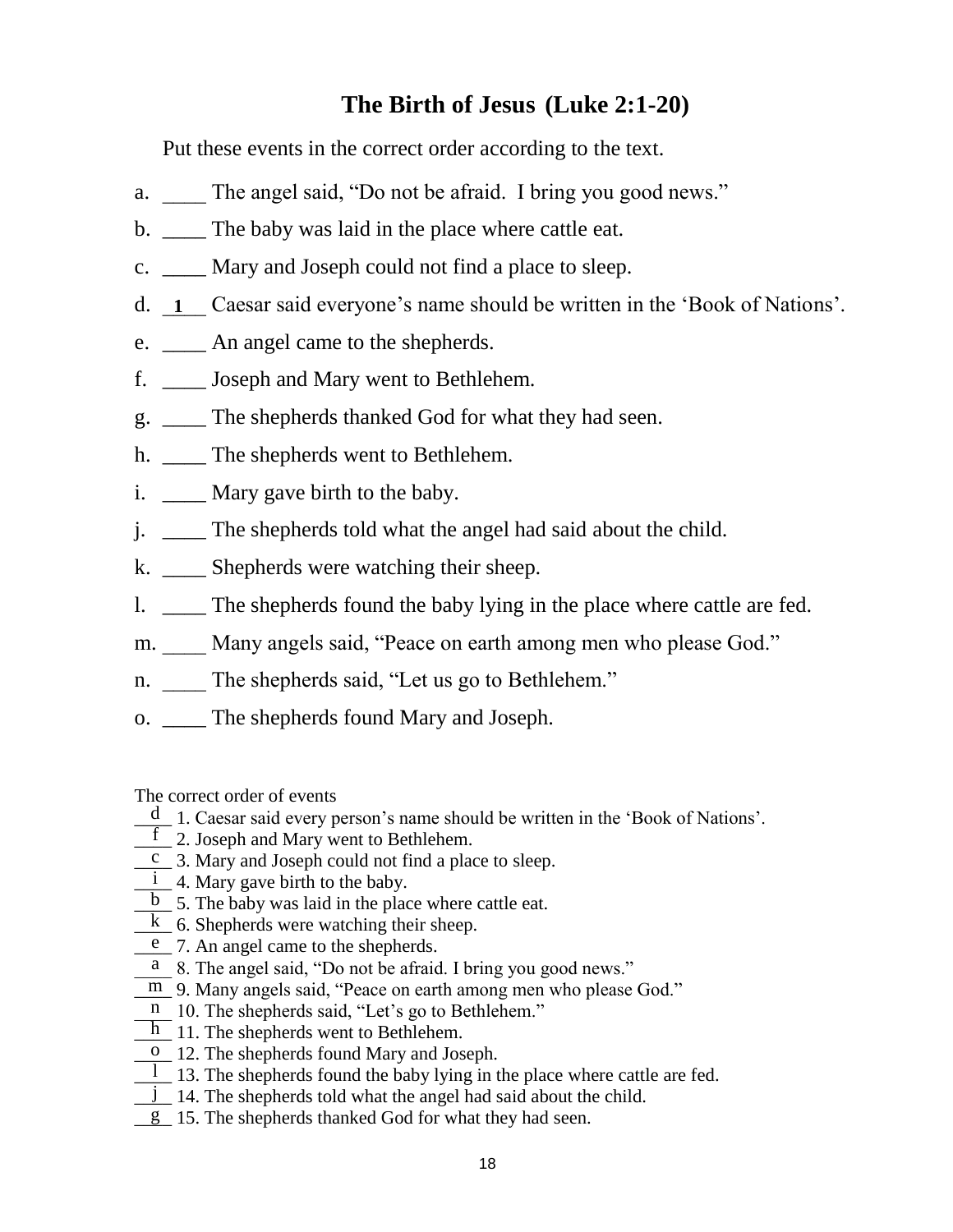## *The Birth of Jesus (Luke 2:1-20)*

- *1. Peace on earth among men who \_\_\_ Him.*
- *2. Jesus' birth is \_\_\_\_ \_\_\_\_ for all people.*
- *3. Joseph was from the family of \_\_\_.*
- *4. Mary was to be Joseph's \_\_\_.*
- *5. He ordered all people to be counted.*
- *6. Jesus was born in this town.*
- *7. They were watching their sheep.*
- *8. The shepherds \_\_\_ God for all they had seen.*
- *9. The \_\_\_ told the shepherds of Jesus' birth.*
- *10 across. Mary was going to become his wife.*
- 10 down. The angels brought news of great
- *11. Mary hid the words of the shepherds in her \_\_\_.*
- *12. The shepherds went to look for this.*
- *13. She gave birth to the baby Jesus.*
- *14. Jesus was placed where these are fed.*

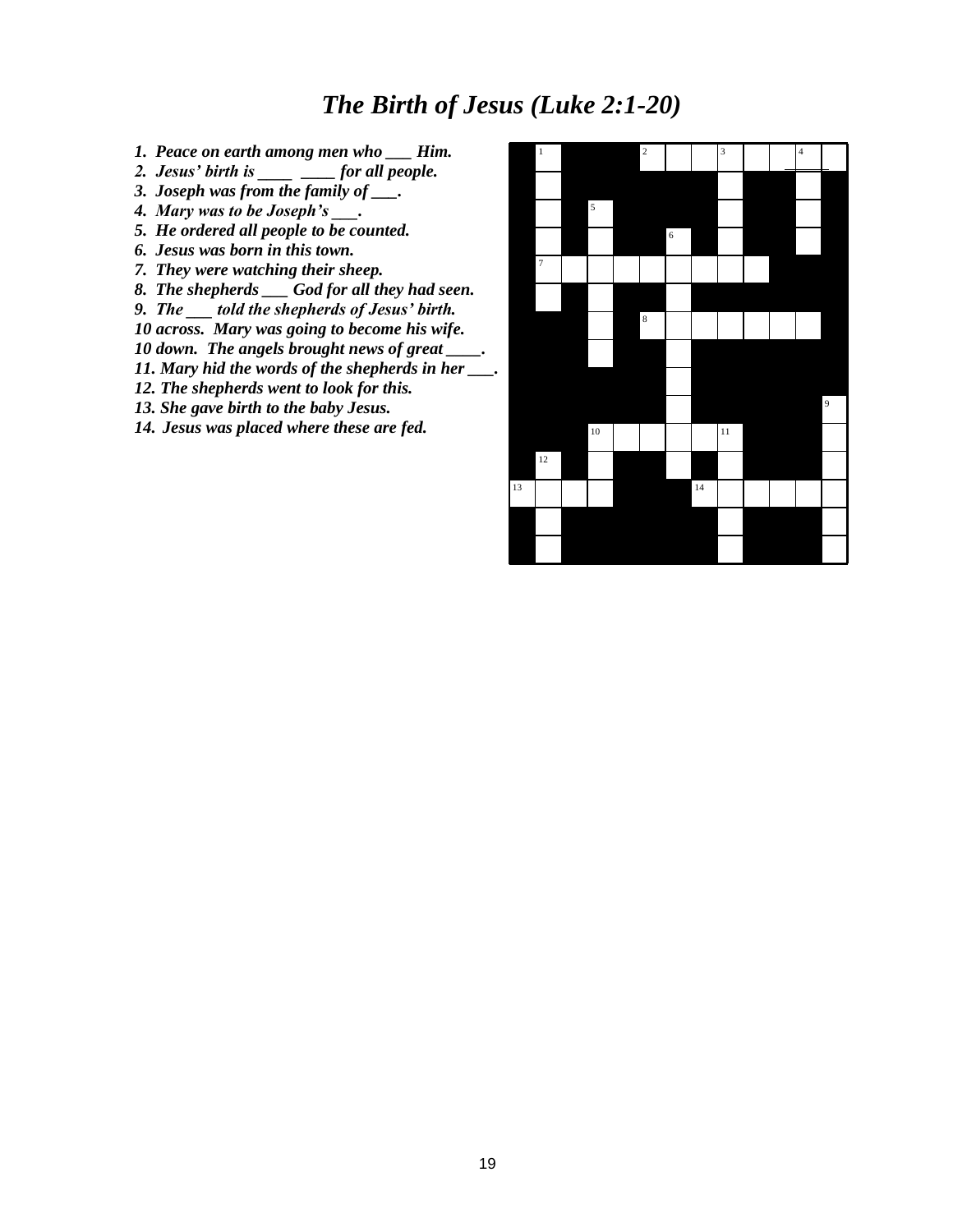## **CONVERSATION FOR: THE BIRTH OF JESUS**

## **1. Opening**

Open with introductions. Be sure everyone in this group knows each other. Have the students tell about themselves and their families. Tell the class about yourself and your family. Show pictures of your family to your class.

## **2. Agree Or Disagree**

Write the following statements on the whiteboard prior to class:

- a. Children should leave home only after they are married.
- b. Old people should be encouraged to live in retirement homes with people their own age rather than with their families.
- c. Families should not have more than two children.
- d. Children should always obey their parents.
- e. Children should always ask parents for permission to marry.
- f. Children should pay rent to parents when they get a job.
- g. The members of a family should live close together.
- h. Family life is less important today than it was in the past.
- i. Parents should give their children spending money. Children should help with work around the house.

Break the class into groups of two or three students. Have the groups decide with which statements they agree and with which statements they disagree. They should modify any statement with which they disagree so that the statements represent the opinions of the group.

Share their responses with the class.

#### **3. Marriage**

Ask the students questions about marriage in their country.

- a. How old are people usually when they get married?
- b. How long is the engagement time?
- c. Who pays for the wedding?
- d. What happens in the ceremony?
- e. How do the bride and groom dress?
- f. How do you choose your spouse?
- g. What makes a 'good' marriage?

## **4. Transition Questions**

Use the following questions to move from discussion about their families to conversation related to the Reading/Bible lesson on The Birth of Jesus.

- a. Where in your country do people go to have babies? To a hospital? Stay at home? Someplace else? How long do they stay? Or do other people come to the mother's home to help?
- b. How are births announced in your country? In newspapers? Telephone?
- c. What was it about the birth of Jesus that most excited the shepherds?